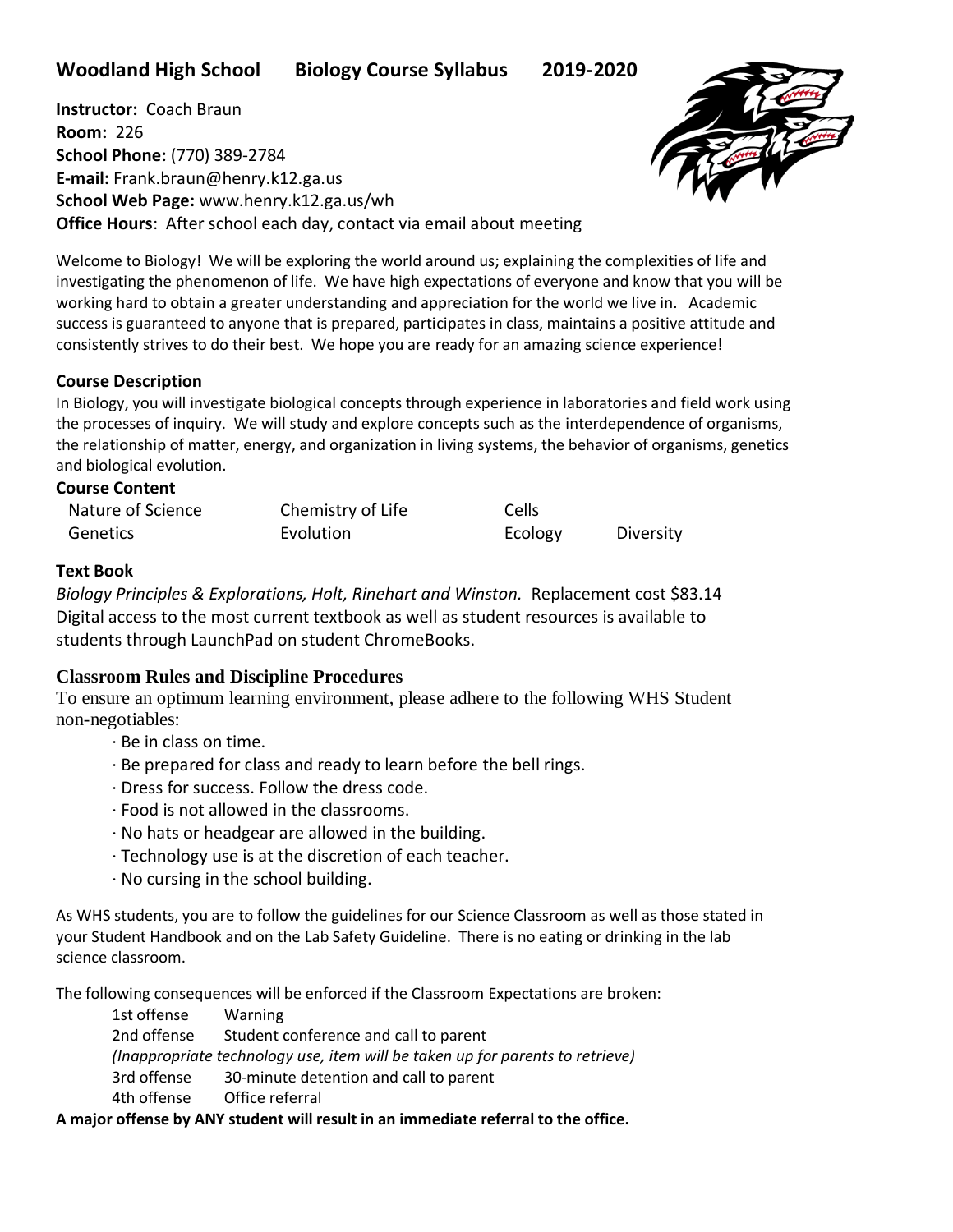# **Laboratory Safety**

A separate Lab Safety Contract will be provided for review and signature by both student and parent. It must be signed by both parties and returned before the student can participate in lab. Failure to adhere to the safety regulations during a lab will result in immediate removal from the lab, loss of grade and possible disciplinary actions according to the offense.

## **Make-up Policies**

Unexcused absences will result in no grades awarded for the work given while absent. Excused absences allow the students to make up the work in the equal amount of time they were absent. It is the student's responsibility to see the teacher before or after class/school for make-up work the day the student returns from an absence. Unless an absence exceeds 3 days, labs and tests must be completed (or scheduled at the teacher's discretion) within 2 days of the student's return to school in order to receive credit.

#### **Late Work Policies**

There will be a 10% deduction for each day that an assignment is late. After 3 days, a maximum of half credit will be earned. Some major projects and labs will not be accepted late. Late work of any kind will not be accepted for a unit once that unit is complete.

## **School-wide Grading Requirements Are As Follows (Semester Grading)**

Semester Final Average: 20% Final exam or EOC/Milestone Assessment 40% Practice Work (examples include: classwork, homework, formative assessments, minor labs and quizzes) 40% Assessment Tasks (examples include: quizzes, major labs, summative assessments, major tests/projects)

\*Grades for each 9 week grading period will include a minimum of the following: 3 tests in the Assessment Task category, 3 labs/quizzes in Assessment Task category and 9 Practice Work grades.

## **Materials Needed**

Pencil and pen, 2 composition books, 3-ring binder, college-ruled paper, weekly planner. Suggested but not necessary: (colored pencils, glue stick, highlighter, headphones for Chromebook)

## **Technology Information**

All students will sign the computer use form provided by Henry County Schools. Students are to use technology for instructional purposes ONLY!

"Remind" application for parent and student reminders: Please text @B23fge to 81010 to receive occasional reminders and updates. Parents/guardians and students are both encouraged to join!

## **Academic Integrity**

Academic integrity is a fundamental value of quality education; therefore, Woodland High School will not tolerate any acts of cheating, plagiarism, or falsification of school work. Should it be determined that an academic integrity violation has taken place, the school reserves the right to assign a grade of zero and submit disciplinary referral to the appropriate administrator. The school also reserves the right to remove or suspend enrollment in any Advanced Placement/Honors classes as well as Academic Honor Society.